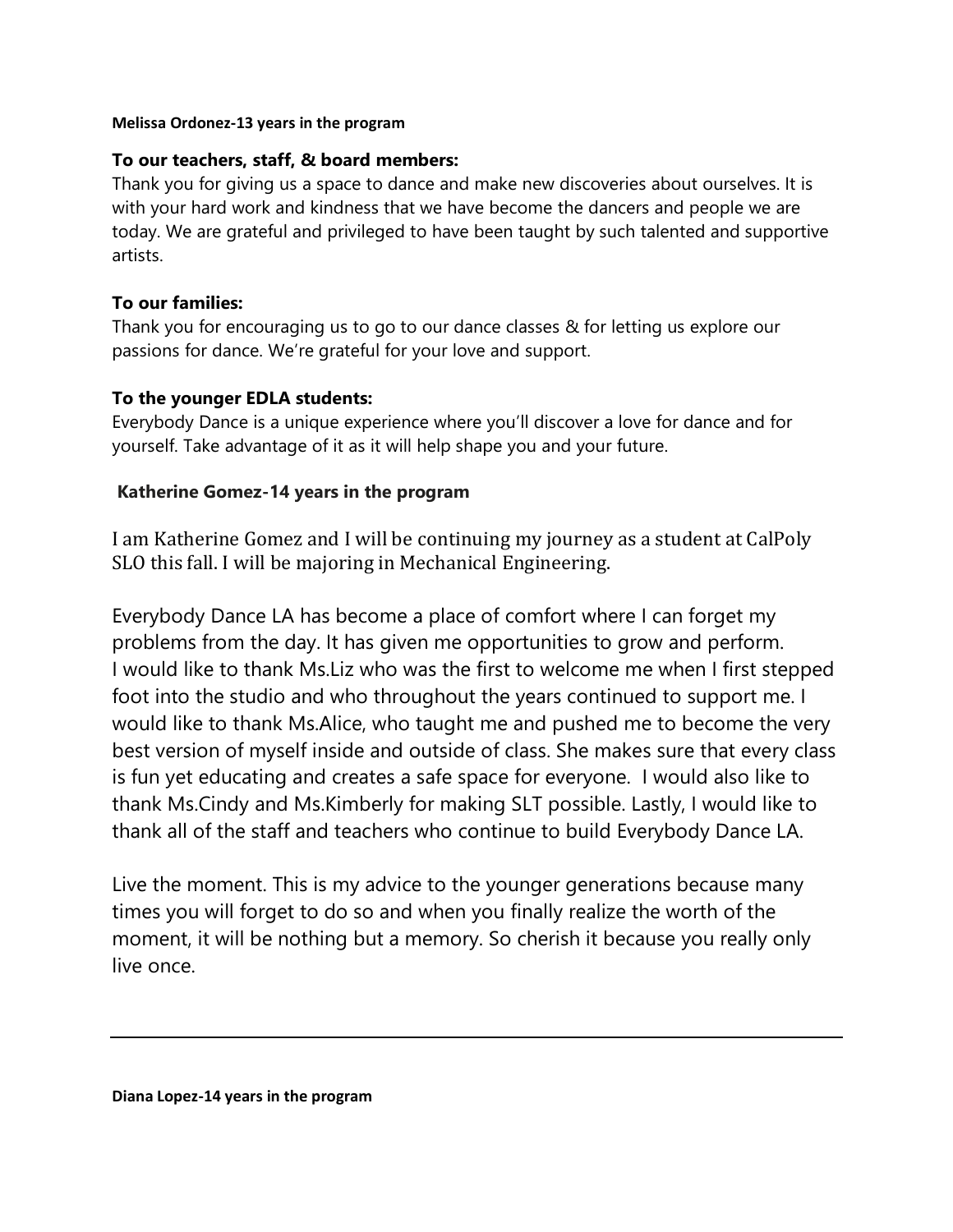I'd like to thank all of my teachers over the years for all of the resources they've provided me, as well as my parents for encouraging me to try new things. Dance allowed me to communicate without words and express myself when I couldn't think of anything else to say. I hope that the younger kids, like me, find their own voice through dancing without limitations.

# **Erick Sajche-14 years in the program**

I'll be going to Pasadena College for two years

My edla experience has been amazing, it was a place for me to grow as not only a dancer but as a person. Teachers and staff here have has always been wonderful, in specific Ms. Tina, Ms. Patty, and Mr. Harry. Ms. Tina, has given me profound support throughout my time in the program, especially after class assessments. Ms. Patty left a long lasting impression as she taught me my love for hip hop and the culture. Last but not least Mr. Harry not only elevated my skill with my technique but also my mindset, as he taught me that my limitations are not as solid as I believed they were.

## **Sophia Vasquez -5 years in the program**

After high school, I plan to study Computer Science and Electrical Engineering at Carnegie Mellon University!! I will also be part of a dance program there! :)

Everybody Dance LA has become my second home as it is a safe and close-bonding space where I am able to express myself without any judgment or fear. They have also taught me to value every resource and opportunity given to me such as LADP and more! This community has allowed me to further explore my dance passion and to grow into the person I am today. I am extremely thankful for all the support and encouragement from my teachers and the office staff!! For all the young ones: You Got This! Keep pushing and I promise all your work pays off later in life :)) #keepslaying "

#### **Sharon Vasquez-14 years in the program**

I will be attending Pitzer college and will be majoring in biology to pursue a career in the medicine field. I hope to meet new people and make long lasting friendships.

My experience at Every Body Dance LA has been amazing, I want to thank Ms. Alice for always pushing me to be a better dancer even when I felt like giving up, she believed in me. I also was to thank Ms. Tina for the unconditional support she has given me and my family and for lawyers caring about the community. Lastly I would like to give a big thank to my mom because without her insisting me in this program I wouldn't be where I am at nor would I have received the